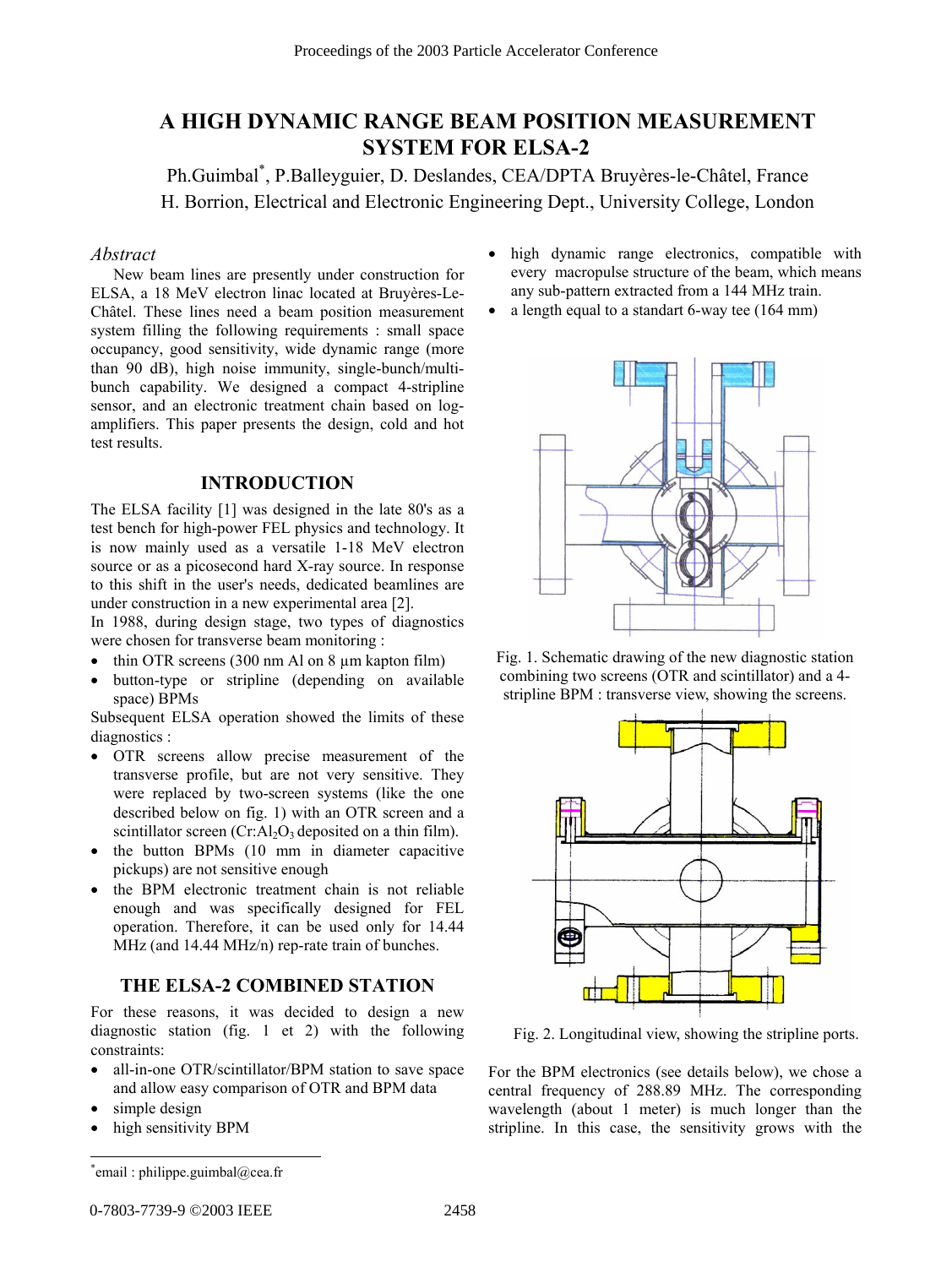stripline length. For that reason, we chose to house the SMA sockets in the flanges. This symmetrical design also offers the opportunity to get a good impedance matching (see figure 3) by putting an external 50  $\Omega$  load at the downstream port.



Fig. 3. Measurements show a good impedance matching of the BPM at the working frequency (better than 30 dB return loss).

Compatibility between the screen holder movement and the strips limits the subtended angle of the strips to slightly less than 45°, and imposes their locations at 45° of the horizontal and vertical axis. Numerization and post-processing of the position data will translate these data in the X et Y axis, in accordance with the implementation of the ELSA steerers and quadrupoles.

# **BPM ELECTRONICS**

Because of the wide variety of beam energy, current and transverse dimension and the wide variety of requirements for the realtime bandwith, numerous schemes have been proposed for BPM electronics in the last decades [3].

Early stage design was strongly influenced by the arrival on market of inexpensive high performance log amplifiers, offering 100 dB dynamic range and 500 MHz input bandwidth.

Our requirements were :

- a macropulse current between 1 and 100 mA
- a position sensitivity of 100  $\mu$ m (stripline radius R=27) mm)
- no calibration required after an initial check
- very simple design.

These requirements already imply a dynamic range of more than 80 dB :

- 40 dB for the current range
- 40 dB for the 0.1 mm resolution (to first order :  $\Delta/\Sigma$ =2  $\Delta x/R$ )



Fig. 4. Scheme of the electronics of one of the two channels of an ELSA-2 BPM.



amplifier (source Analog Devices).

As seen on figure 4, the actual scheme is very simple :

- signals issued from two opposite striplines are carried along two equal-length semi-rigid short cables
- a hybrid  $\Sigma/\Delta$  circuit creates the sum and difference, followed by a 20 dB attenuator on  $\Sigma$  channel
- a narrow-band filter at  $289 \pm 5$  MHz samples a single harmonic of the signal.
- it is followed by a resonant impedance matching filter for adaptation of the 50 $\Omega$  line to the 1 k $\Omega$  input of the log amplifier (giving an extra +13 dB gain)
- an AD8306 limiting-logarithmic amplifier (fig. 5) gives two outputs : the logarithm of the envelope with a slope of 20 mV/dB (video bandwith of 5 MHz) and a limiter output
- log( $\Delta$ ) and log( $\Sigma$ ) signals are treated analogically to extract current and position informations
- limiter outputs of the  $\Delta$  and  $\Sigma$  channels are phasecompared to tell on which side of the center the beam actually is.

The 4 channels of a BPM are packed on a 70x100 mm² electronic board (cf. figure 6) whose design must be **very** careful from a EMC point of view, not to reduce the dynamic range and log conformance (cross-talk between channels put less contraint than these two points). A box in the accelerator room includes two such circuits (one for each transverse direction). The box is close to the strip line in order to avoid degrading the signal to noise ratio of the  $\Delta/\Sigma$  signals.